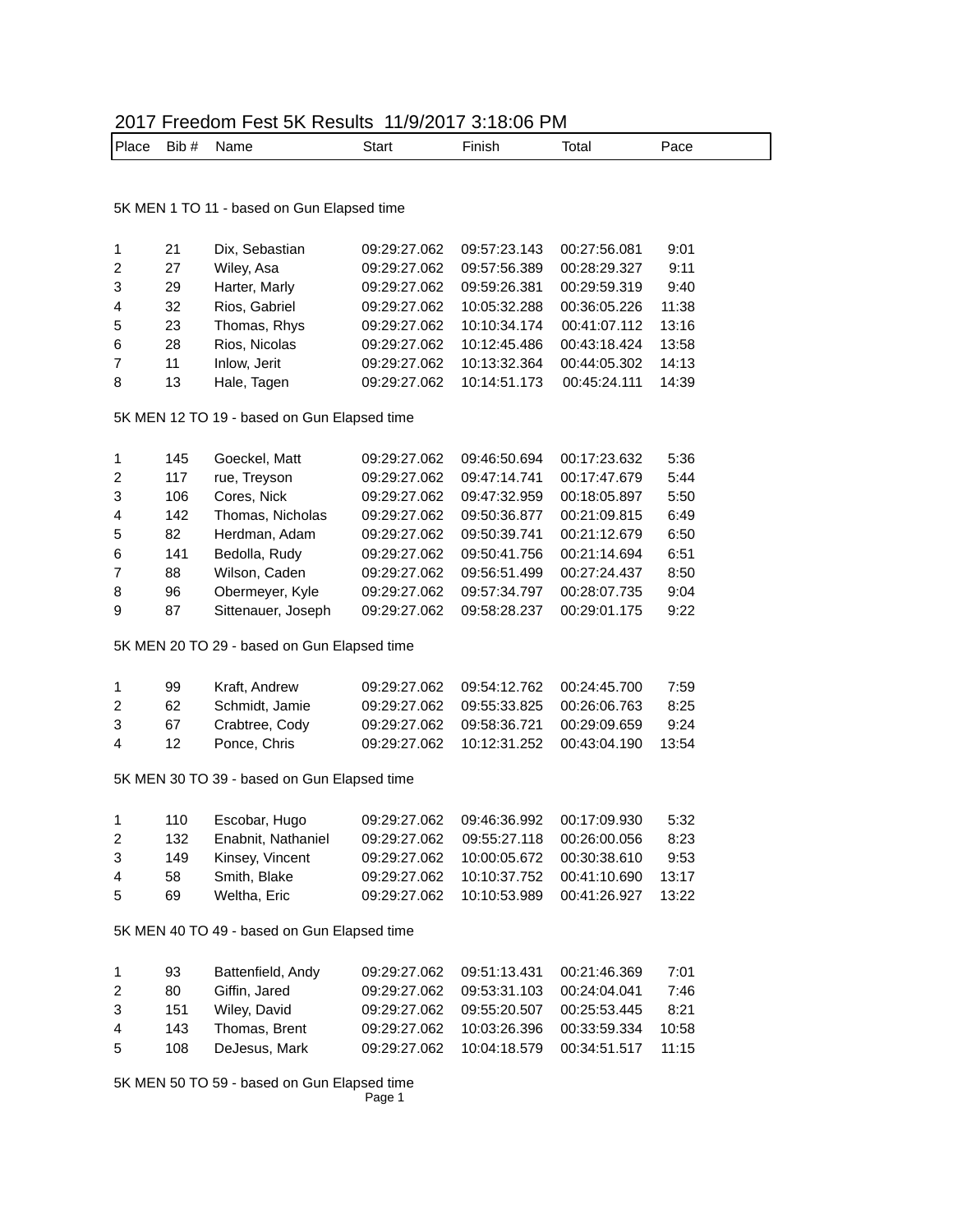| Place  | Bib#     | Name                                           | Start                        | Finish                       | Total                        | Pace          |
|--------|----------|------------------------------------------------|------------------------------|------------------------------|------------------------------|---------------|
|        |          |                                                |                              |                              |                              |               |
| 1      | 123      | Abart, Frank                                   | 09:29:27.062                 | 10:07:34.136                 | 00:38:07.074                 | 12:18         |
| 2      | 103      | Dobbins, Terry                                 | 09:29:27.062                 | 10:36:09.029                 | 01:06:41.967                 | 21:31         |
|        |          |                                                |                              |                              |                              |               |
|        |          | 5K MEN 60 AND OVER - based on Gun Elapsed time |                              |                              |                              |               |
| 1      | 72       | Cristobal, Ranulfo                             | 09:29:27.062                 | 09:53:59.934                 | 00:24:32.872                 | 7:55          |
| 2      | 119      | Giefer, Danny                                  | 09:29:27.062                 | 09:55:05.371                 | 00:25:38.309                 | 8:16          |
| 3      | 98       | Kraft, Brad                                    | 09:29:27.062                 | 09:56:54.155                 | 00:27:27.093                 | 8:51          |
| 4      | 105      | Borders, Zan                                   | 09:29:27.062                 | 10:17:36.056                 | 00:48:08.994                 | 15:32         |
|        |          | 5K WOMEN 1 TO 11 - based on Gun Elapsed time   |                              |                              |                              |               |
| 1      | 16       |                                                |                              |                              |                              | 9:34          |
| 2      | 24       | Zapata, Damia<br>Thomas, Rhiannon              | 09:29:27.062<br>09:29:27.062 | 09:59:06.427<br>10:09:37.697 | 00:29:39.365<br>00:40:10.635 | 12:57         |
| 3      | 14       | Dugan, Ellexia                                 | 09:29:27.062                 | 10:14:51.833                 | 00:45:24.771                 | 14:39         |
| 4      | 10       | Inlow, Josepha                                 | 09:29:27.062                 | 10:17:22.927                 | 00:47:55.865                 | 15:27         |
| 5      | 25       | Wiley, Elise                                   | 09:29:27.062                 | 10:30:37.228                 | 01:01:10.166                 | 19:44         |
|        |          |                                                |                              |                              |                              |               |
|        |          | 5K WOMEN 12 TO 19 - based on Gun Elapsed time  |                              |                              |                              |               |
| 1      | 9        | Gutierrez, Avery                               | 09:29:27.062                 | 09:52:00.000                 | 00:22:32.938                 | 7:16          |
| 2      | 92       | Moore, Kaitlyn                                 | 09:29:27.062                 | 09:53:31.820                 | 00:24:04.758                 | 7:46          |
|        |          | 5K WOMEN 20 TO 29 - based on Gun Elapsed time  |                              |                              |                              |               |
|        |          |                                                |                              |                              |                              |               |
| 1      | 115      | Reddick, Sadie                                 | 09:29:27.062                 | 09:54:43.745                 | 00:25:16.683                 | 8:09          |
| 2      | 144      | Beam, Rachel                                   | 09:29:27.062                 | 09:56:58.504                 | 00:27:31.442                 | 8:53          |
| 3      | 56<br>76 | Price, Kendra<br>Dreier, Amanda                | 09:29:27.062<br>09:29:27.062 | 10:00:06.872<br>10:04:40.762 | 00:30:39.810<br>00:35:13.700 | 9:53<br>11:22 |
| 4<br>5 | 63       | Albertson, Megan                               | 09:29:27.062                 | 10:06:37.935                 | 00:37:10.873                 | 11:59         |
| 6      | 73       | Stair, Ann                                     | 09:29:27.062                 | 10:12:54.559                 | 00:43:27.497                 | 14:01         |
| 7      | 55       | Weber, Chelsea                                 | 09:29:27.062                 | 10:13:46.839                 | 00:44:19.777                 | 14:18         |
| 8      | 146      | Hensley, Jamie                                 | 09:29:27.062                 | 10:13:59.765                 | 00:44:32.703                 | 14:22         |
| 9      | 150      | Arndt, Jennifer                                | 09:29:27.062                 | 10:15:19.675                 | 00:45:52.613                 | 14:48         |
| 10     | 54       | Kepler, Jaci                                   | 09:29:27.062                 | 10:17:26.139                 | 00:47:59.077                 | 15:29         |
|        |          | 5K WOMEN 30 TO 39 - based on Gun Elapsed time  |                              |                              |                              |               |
|        |          |                                                |                              |                              |                              |               |
| 1      | 79       | Phillips, Jana                                 | 09:29:27.062                 | 09:56:38.869                 | 00:27:11.807                 | 8:46          |
| 2      | 57       | Miranda, Perla                                 | 09:29:27.062                 | 09:56:42.742                 | 00:27:15.680                 | 8:47          |
| 3      | 60       | Cates, Melanie                                 | 09:29:27.062                 | 09:59:25.383                 | 00:29:58.321                 | 9:40          |
| 4      | 94       | Battenfield, Stacey                            | 09:29:27.062                 | 09:59:34.399                 | 00:30:07.337                 | 9:43          |
| 5      | 109      | Dickison, Carrie                               | 09:29:27.062                 | 10:01:09.136                 | 00:31:42.074                 | 10:14         |
| 6      | 147      | Lundgren, Jennifer                             | 09:29:27.062                 | 10:02:20.565                 | 00:32:53.503                 | 10:36         |
| 7      | 65       | Milakovich, Molly                              | 09:29:27.062                 | 10:02:44.991                 | 00:33:17.929                 | 10:44         |
| 8      | 148      | Johnson, Jennifer                              | 09:29:27.062                 | 10:07:10.818                 | 00:37:43.756                 | 12:10         |
|        |          |                                                | Page 2                       |                              |                              |               |

## 2017 Freedom Fest 5K Results 11/9/2017 3:18:08 PM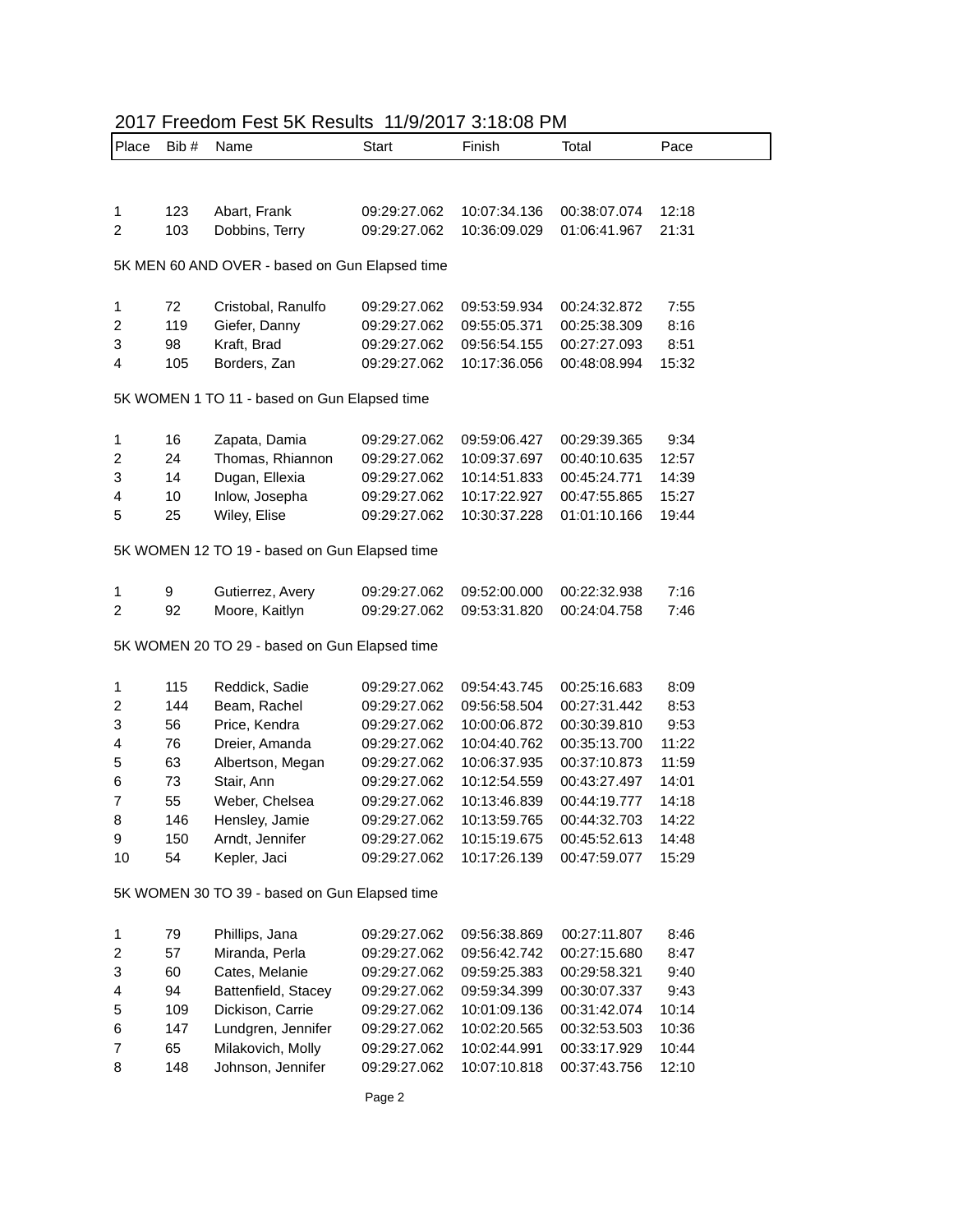## 2017 Freedom Fest 5K Results 11/9/2017 3:18:10 PM

| Place | Bib # | Name                | Start        | Finish       | Total        | Pace  |
|-------|-------|---------------------|--------------|--------------|--------------|-------|
| 9     | 70    | Brunner, Kelli      | 09:29:27.062 | 10:07:54.033 | 00:38:26.971 | 12:24 |
| 10    | 50    | Rhoads, Amy         | 09:29:27.062 | 10:08:44.426 | 00:39:17.364 | 12:40 |
| 11    | 112   | Partridge, Brittany | 09:29:27.062 | 10:08:57.644 | 00:39:30.582 | 12:45 |
| 12    | 68    | Weltha, Tracy       | 09:29:27.062 | 10:10:53.965 | 00:41:26.903 | 13:22 |
| 13    | 86    | Combes, Angela      | 09:29:27.062 | 10:11:23.447 | 00:41:56.385 | 13:32 |
| 14    | 125   | Jackson, Amy        | 09:29:27.062 | 10:11:47.252 | 00:42:20.190 | 13:39 |
| 15    | 90    | Dugan, Michelle     | 09:29:27.062 | 10:14:51.188 | 00:45:24.126 | 14:39 |
| 16    | 111   | Morris, Brandi      | 09:29:27.062 | 10:17:35.970 | 00:48:08.908 | 15:32 |
| 17    | 53    | Inlow, Jessica      | 09:29:27.062 | 10:19:39.610 | 00:50:12.548 | 16:12 |
| 18    | 71    | Sonnakolb, Stacie   | 09:29:27.062 | 10:24:04.944 | 00:54:37.882 | 17:37 |

5K WOMEN 40 TO 49 - based on Gun Elapsed time

| 1  | 120 | Wegener, Jen      | 09:29:27.062 | 09:57:41.188 | 00:28:14.126 | 9:06  |
|----|-----|-------------------|--------------|--------------|--------------|-------|
| 2  | 153 | Aylward, Heather  | 09:29:27.062 | 09:59:38.567 | 00:30:11.505 | 9:44  |
| 3  | 95  | Podrebarac, Cheri | 09:29:27.062 | 09:59:47.862 | 00:30:20.800 | 9:47  |
| 4  | 61  | Scheve, Stephanie | 09:29:27.062 | 10:10:16.099 | 00:40:49.037 | 13:10 |
| 5  | 113 | Poersch, Carrie   | 09:29:27.062 | 10:10:18.466 | 00:40:51.404 | 13:11 |
| 6  | 124 | Paige, Stephanie  | 09:29:27.062 | 10:10:24.271 | 00:40:57.209 | 13:13 |
| 7  | 121 | Dall, Kandy       | 09:29:27.062 | 10:11:46.702 | 00:42:19.640 | 13:39 |
| 8  | 75  | Bell, Sandy       | 09:29:27.062 | 10:11:56.043 | 00:42:28.981 | 13:42 |
| 9  | 83  | Ponce, Michelle   | 09:29:27.062 | 10:12:31.881 | 00:43:04.819 | 13:54 |
| 10 | 116 | Rios, Heather     | 09:29:27.062 | 10:12:59.925 | 00:43:32.863 | 14:03 |
| 11 | 129 | Joplin, Emily     | 09:29:27.062 | 10:15:50.934 | 00:46:23.872 | 14:58 |
| 12 | 85  | Dorr, Janine      | 09:29:27.062 | 10:19:39.350 | 00:50:12.288 | 16:12 |
| 13 | 152 | Wiley, Lora       | 09:29:27.062 | 10:30:41.540 | 01:01:14.478 | 19:45 |
| 14 | 77  | Thew, Genelle     | 09:29:27.062 | 10:34:13.632 | 01:04:46.570 | 20:54 |
|    |     |                   |              |              |              |       |

5K WOMEN 50 TO 59 - based on Gun Elapsed time

| $\mathbf{1}$   | 107 | Deitrich, Evie    | 09:29:27.062 | 09:55:44.334 | 00:26:17.272 | 8:29  |
|----------------|-----|-------------------|--------------|--------------|--------------|-------|
| $\mathcal{P}$  | 66  | Crabtree, Ruth    | 09:29:27.062 | 10:00:01.039 | 00:30:33.977 | 9:51  |
| 3              | 127 | Kolmer, Christine | 09:29:27.062 | 10:05:09.403 | 00:35:42.341 | 11:31 |
| 4              | 122 | Bennett, Jennifer | 09:29:27.062 | 10:05:55.382 | 00:36:28.320 | 11:46 |
| 5              | 126 | Hammond, Marie    | 09:29:27.062 | 10:07:06.217 | 00:37:39.155 | 12:09 |
| 6              | 100 | Davis, Gloria     | 09:29:27.062 | 10:17:39.185 | 00:48:12.123 | 15:33 |
| $\overline{7}$ | 59  | McGuire, Marcella | 09:29:27.062 | 10:36:09.357 | 01:06:42.295 | 21:31 |
|                |     |                   |              |              |              |       |

5K WOMEN 60 AND OVER - based on Gun Elapsed time

| $\mathbf 1$    |     |                     |              |              |              |       |
|----------------|-----|---------------------|--------------|--------------|--------------|-------|
|                | 118 | Briggs, Jann        | 09:29:27.062 | 10:01:59.217 | 00:32:32.155 | 10:30 |
| 2              | 81  | Kirkpatrick, Dianne | 09:29:27.062 | 10:05:40.714 | 00:36:13.652 | 11:41 |
| 3              | 78  | Anderson, Leanne    | 09:29:27.062 | 10:05:40.776 | 00:36:13.714 | 11:41 |
| $\overline{4}$ | 84  | Brockman, Anne      | 09:29:27.062 | 10:05:50.197 | 00:36:23.135 | 11:44 |
| -5             | 131 | Clark, Gay          | 09:29:27.062 | 10:05:55.483 | 00:36:28.421 | 11:46 |
| -6             | 130 | Symmonds, Anna      | 09:29:27.062 | 10:06:43.003 | 00:37:15.941 | 12:01 |
| 7              | 22  | Morales Rose, Taryn | 09:29:27.062 | 10:08:01.946 | 00:38:34.884 | 12:26 |
| 8              | 104 | Dunn, Jane          | 09:29:27.062 | 10:11:55.818 | 00:42:28.756 | 13:42 |
|                |     |                     |              |              |              |       |